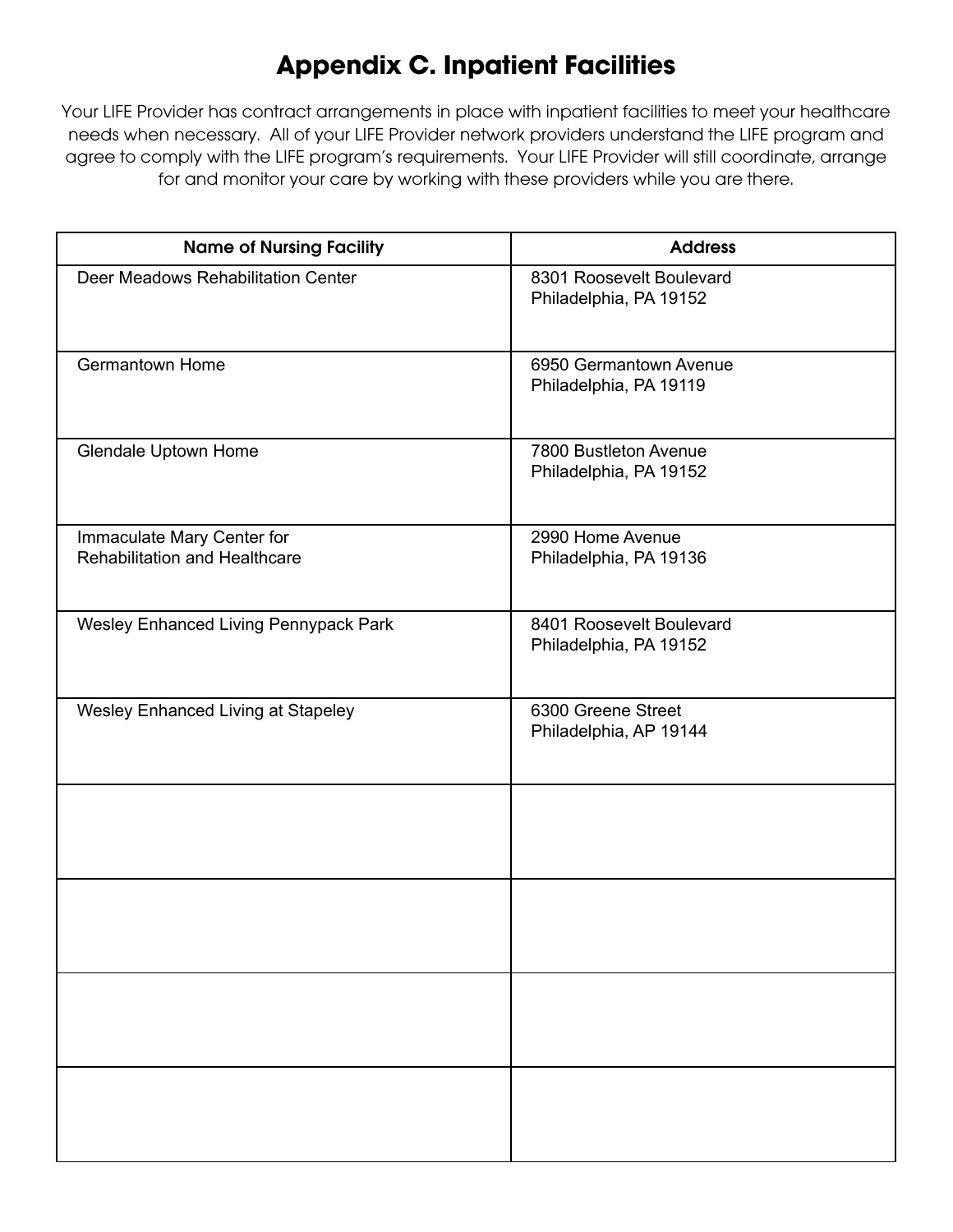## **Appendix C. Inpatient Facilities**

| <b>Name of Hospital</b>                             | <b>Address</b>                                                                                     |
|-----------------------------------------------------|----------------------------------------------------------------------------------------------------|
| <b>Albert Einstein</b><br><b>Healthcare Network</b> | Albert Einstein Medical Center - Main Campus<br>5501 Old York Road<br>Philadelphia, PA 19141       |
|                                                     | Einstein Center One<br>9880 Bustleton Avenue<br>Philadelphia, PA 19115                             |
|                                                     | Einstein at Germantown<br>One Penn Boulevard<br>Philadelphia, PA 19144                             |
|                                                     | <b>Einstein Medical Center Elkins Park</b><br>60 Township Line Road<br>Elkins Park, PA 19027       |
|                                                     | Montgomery Hospital Medical Center<br>1301 Powell Street<br>Norristown, PA 19401                   |
|                                                     | Moss Rehab (1 location)<br>60 township Line Road<br>Elkins Park, PA 19027                          |
|                                                     | Einstein Medical Center Montgomery<br>559 West Germantown Pike<br>East Norriton, PA 19403          |
| <b>Temple University Hospital</b>                   | Temple University Hospital -Main Campus<br>3401 North Broad Street<br>Philadelphia, PA 19140       |
|                                                     | <b>Temple Episcopal Campus</b><br>100 East Lehigh Avenue<br>Philadelphia, PA 19125                 |
|                                                     | Temple Northeastern Ambulatory Care Center<br>2301 East Allegheny Avenue<br>Philadelphia, PA 19134 |
|                                                     | Jeanes Hospital<br>7600 Central Avenue<br>Philadelphia, PA 19111                                   |
| <b>Belmont Behavioral Hospital</b>                  | 4200 Monument Road<br>Philadelphia, PA 19131                                                       |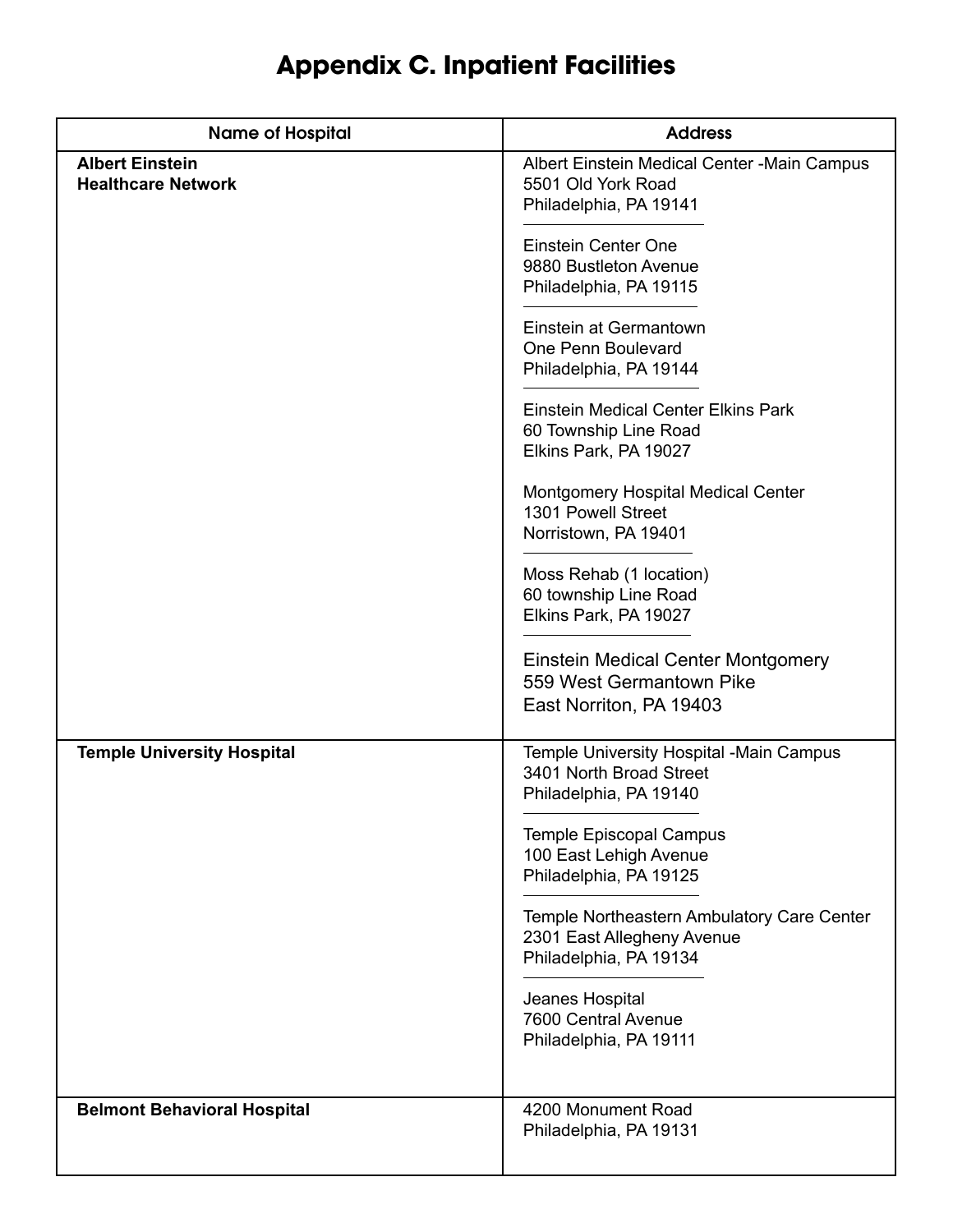## **Appendix C. Inpatient Facilities**

| <b>Name of Hospital</b>                      | <b>Address</b>                                                                                                                                                                                                                                                                                                                                                                                                                                                                                                                                                           |
|----------------------------------------------|--------------------------------------------------------------------------------------------------------------------------------------------------------------------------------------------------------------------------------------------------------------------------------------------------------------------------------------------------------------------------------------------------------------------------------------------------------------------------------------------------------------------------------------------------------------------------|
| <b>Haven Behavioral Hospital</b>             | 3301 Scotts Lane<br>Philadelphia, PA 19129                                                                                                                                                                                                                                                                                                                                                                                                                                                                                                                               |
| <b>Nazareth Hospital</b>                     | 2601 Holme Avenue<br>Philadelphia, PA 19152                                                                                                                                                                                                                                                                                                                                                                                                                                                                                                                              |
| <b>Roxborough Memorial Hospital</b>          | 5800 Ridge Avenue<br>Philadelphia, PA 19128                                                                                                                                                                                                                                                                                                                                                                                                                                                                                                                              |
| <b>Thomas Jefferson University Hospitals</b> | Thomas Jefferson University Hospital<br>111 South 11th Street<br>Philadelphia, PA 19107<br>Jefferson Frankford Hospital<br>4900 Frankford Avenue<br>Philadelphia, PA 19124<br>Jefferson Methodist Hospital<br>2301 South Broad Street<br>Philadelphia, PA 19148<br>Jefferson Torresdale Hospital<br>10800 Knights Road<br>Philadelphia, PA 19114<br>Jefferson Hospital for Neuroscience<br>900 Walnut Street<br>Philadelphia, PA 19107<br>Abington Hospital<br>1200 Old York Road<br>Abington, PA 19001<br>Abington Hospital<br>1200 Old York Road<br>Abington, PA 19001 |
|                                              |                                                                                                                                                                                                                                                                                                                                                                                                                                                                                                                                                                          |
|                                              |                                                                                                                                                                                                                                                                                                                                                                                                                                                                                                                                                                          |
|                                              |                                                                                                                                                                                                                                                                                                                                                                                                                                                                                                                                                                          |